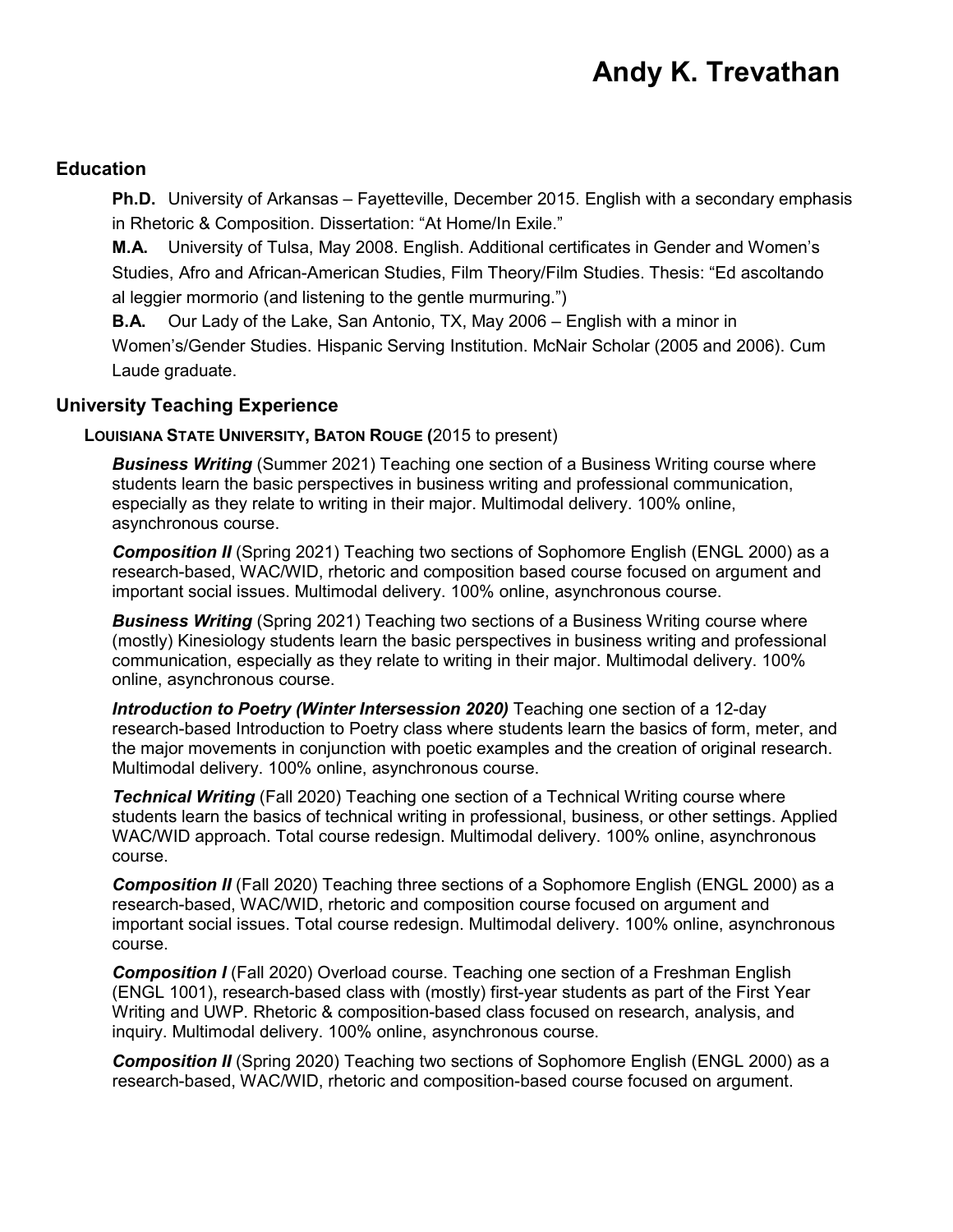Multimodal delivery. Online hybrid/web-enhanced course. 100% online as of March 13, 2020 due to COVID.

**Introduction to Poetry** (Spring 2020) Teaching one section of research-based Introduction to Poetry where students learn the basics of form, meter, and the major movements in conjunction with poetic examples and the creation of original research. Multimodal delivery. Online hybrid/web-enhanced course. 100% online as of March 13, 2020 due to COVID.

 especially as they relate to writing in their major. Multimodal delivery. 100% online *Business Writing* (Spring 2020) Teaching one section of a Business Writing course where students learn the basic perspectives in business writing and professional communication, asynchronous course as of March 13, 2020 due to COVID.

 Writing and University Writing Programs. Rhetoric & composition-based class focused on **Composition I** (Fall 2019) Teaching four sections (one as an overload) of a Freshman English (ENGL 1001), research-based class with mostly first-year students as part of the First Year research, analysis, and inquiry. Multimodal delivery. Online hybrid/web-enhanced course.

 *Introduction to Poetry* (Fall 2019) Teaching one section of research-based Introduction to Poetry where students learn the basics of form, meter, and the major movements in conjunction with poetic examples and the creation of original research. Multimodal delivery. Online hybrid/web-enhanced course.

*Introduction to Poetry* (Summer Intersession 2019) Teaching one section of a 10-day research-based Introduction to Poetry class where students learn the basics of form, meter, and the major movements in conjunction with poetic examples and the creation of original research. Multimodal delivery. Online hybrid/web-enhanced course.

 *Business Writing* (Spring 2019) Total course redesign. Teaching three sections of a Business Writing course where (mostly) Kinesiology students learn the basic perspectives in business writing and professional communication, especially as they relate to writing in their major. Multimodal delivery. Online hybrid/web-enhanced course.

**Introduction to Poetry** (Spring 2019) Teaching one section of research-based Introduction to Poetry where students learn the basics of form, meter, and the major movements in conjunction with poetic examples and the creation of original research. Multimodal delivery. Online hybrid/web-enhanced course.

*Introduction to Poetry* (Winter Intersession 2018) Teaching one section of a 10-day researchbased Introduction to Poetry class where students learn the basics of form, meter, and the major movements in conjunction with poetic examples and the creation of original research. Multimodal delivery. Online hybrid/web-enhanced course.

 based class for English for Education Majors course where students learn the basic pedagogical *Composition Tutoring* (Fall 2018) Total course redesign. Teaching one section of a researchand theoretical perspectives in composition tutoring and writing center work. Praxis components are included where students observe composition tutoring, tutor while observed, and tutor independently. Multimodal delivery. Online hybrid/web-enhanced course.

**Composition I** (Fall 2018) Teaching three sections of a Freshman English (ENGL 1001), research-based class with mostly first-year students as part of the First Year Writing and University Writing Programs. Rhetoric & composition-based class focused on research, analysis, and inquiry. Multimodal delivery. Online hybrid/web-enhanced course.

 Multimodal delivery. Online hybrid/web-enhanced course. **Composition II** (Spring 2018) Teaching three sections of Sophomore English (ENGL 2000) as a research-based, WAC/WID, rhetoric and composition based course focused on argument.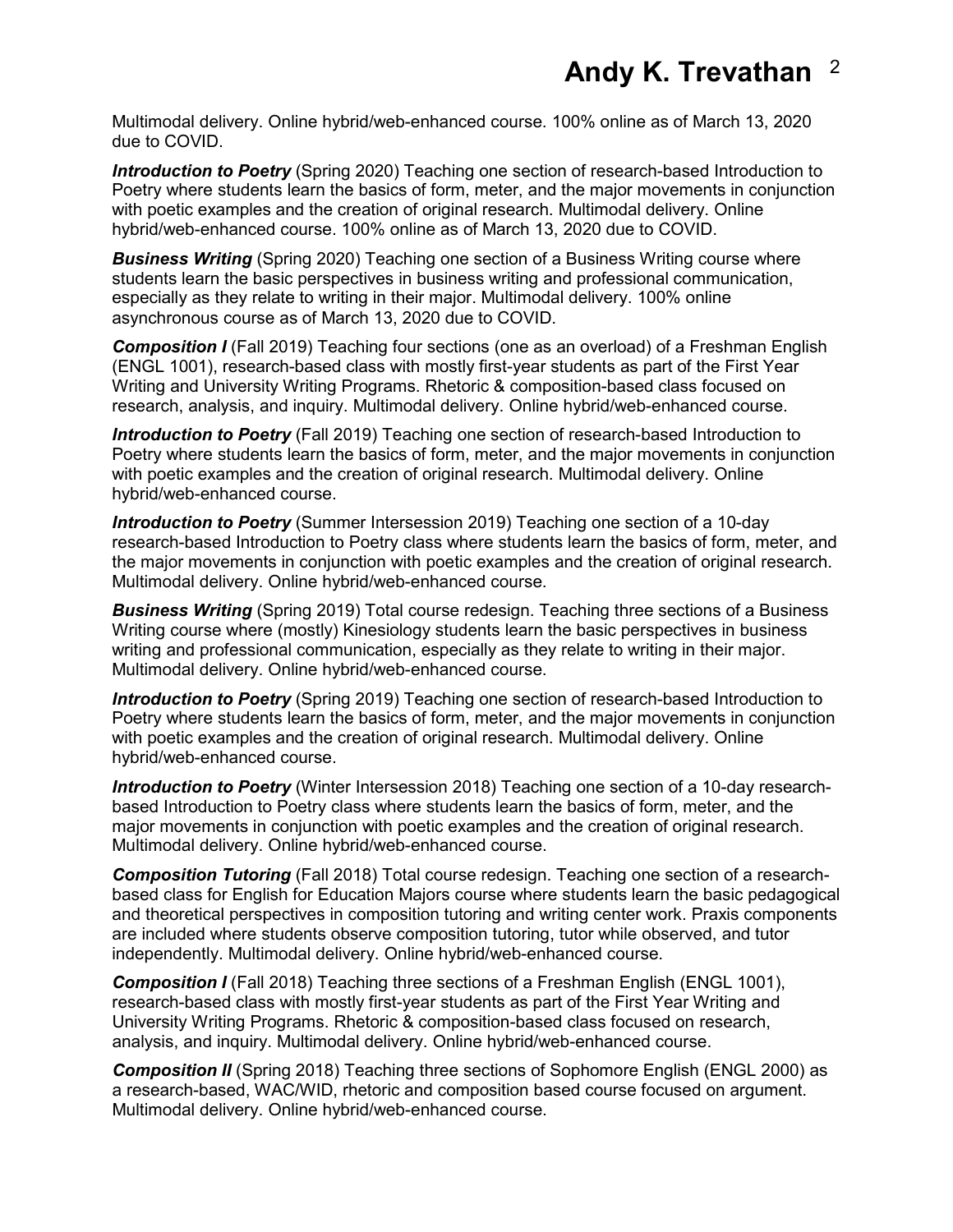### **Andy K. Trevathan** <sup>3</sup>

*Introduction to Poetry* (Spring 2018) Teaching one section of research-based Introduction to Poetry where students learn the basics of form, meter, and the major movements in conjunction with poetic examples and the creation of original research. Multimodal delivery. Online hybrid/web-enhanced course.

 Online hybrid/web-enhanced course. **Composition II** (Fall 2017) Teaching three sections of Sophomore English (ENGL 2000) as a WAC/WID, rhetoric and composition based course focused on argument. Multimodal delivery.

*Composition Tutoring* (Fall 2017) Teaching one section of a research-based class with lab component, English for Education Majors course where students learn the basic pedagogical and theoretical perspectives in composition tutoring and writing center work. Praxis components are included where students observe composition tutoring, tutor while observed, and tutor independently. Multimodal delivery. Online hybrid/web-enhanced course.

*Introduction to Poetry* (Summer Intersession 2017) Teaching one section of a 10-day research-based Introduction to Poetry class where students learn the basics of form, meter, and the major movements in conjunction with poetic examples and the creation of original research. Multimodal delivery. Online hybrid/web-enhanced course.

 Online hybrid/web-enhanced course. **Composition II** (Spring 2017) Teaching three sections of Sophomore English (ENGL 2000) as a WAC/WID, rhetoric and composition based course focused on argument. Multimodal delivery.

 Poetry class where students learn the basics of form, meter, and the major movements in *Introduction to Poetry (Spring 2017)* Teaching one section of a research-based Introduction to conjunction with poetic examples and the creation of original research. Multimodal delivery. Online hybrid/web-enhanced course.

*Introduction to Poetry* (Fall 2016) Teaching one section research-based Introduction to Poetry class where students learn the basics of form, meter, and the major movements in conjunction with poetic examples and the creation of original research. Multimodal delivery. Online hybrid/web-enhanced course.

 *Composition II* (Fall 2016) Teaching three sections of Sophomore English (ENGL 2000) as a  Online hybrid/web-enhanced course. WAC/WID, rhetoric and composition based course focused on argument. Multimodal delivery.

 *Introduction to Poetry* (Summer Intersession 2016) Teaching one section of a 10-day research-based Introduction to Poetry class where students learn the basics of form, meter, and the major movements in conjunction with poetic examples and the creation of original research. Multimodal delivery. Online hybrid/web-enhanced course. *Class occurred during natural disaster.* 

**Introduction to Poetry** (Spring 2016) Teaching one section of research-based Introduction to Poetry where students learn the basics of form, meter, and the major movements in conjunction with poetic examples and the creation of original research. Multimodal delivery. Online hybrid/web-enhanced course.

 *Composition II* (Spring 2016) Teaching three sections of Sophomore English (ENGL 2000) as  Multimodal delivery. Online hybrid/web-enhanced course. a WAC/WID, rhetoric and composition, research-based course focused on argument.

**Composition I** (Fall 2015) Teaching three sections of Freshman English (ENGL 1001) with mostly first-year students as part of the First Year Writing program. Rhetoric & compositionbased class focused on research-based inquiry and analysis. Multimodal delivery. Online hybrid/web-enhanced course.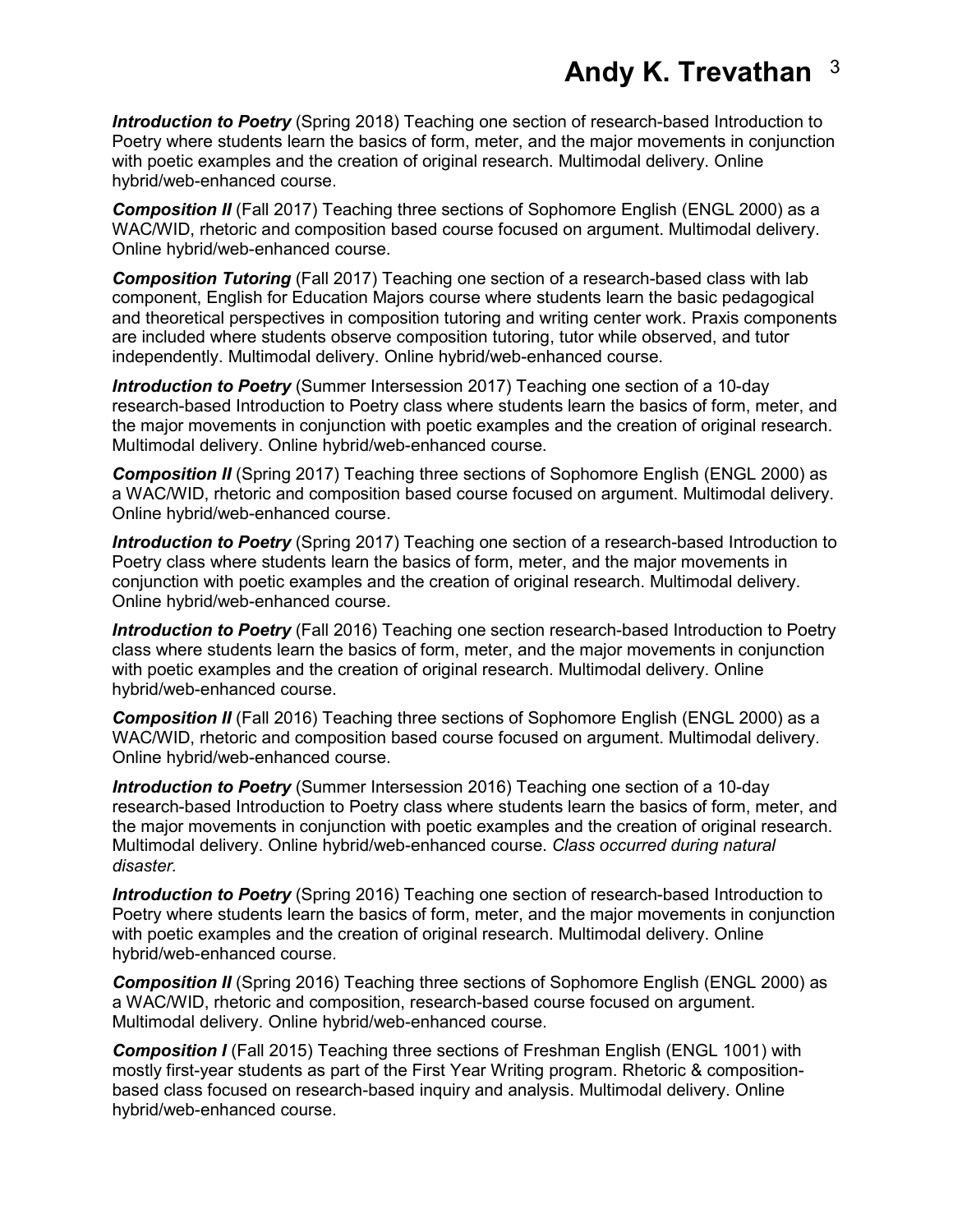**Composition II** (Fall 2015) Teaching one section of Sophomore English (ENGL 2000) as a WAC/WID, rhetoric and composition research-based course focused on argument. Multimodal delivery. Online hybrid/web-enhanced course.

#### **UNIVERSITY OF ARKANSAS, FAYETTEVILLE (**2012 to 2014)

 for Social Sciences, Humanities, and Social Work students. WAC/WID model. Multimodal *Advanced Composition* (Spring 2014) Research-based composition class designed primarily delivery. Online hybrid/web-enhanced course

 Engineering and Business students. Technical model integrating WAC/WID. Multimodal **Technical Composition II** (Spring 2014) Teaching of technical composition specifically for delivery. Online hybrid/web-enhanced course.

*Composition II* (Fall 2013). Teaching two sections of non-literature research-based, WAC/WID composition classes. Multimodal delivery. Online hybrid and web-enhanced, research-based course.

 on short fiction, drama, poetry, and film. Multimodal delivery. Online hybrid/web-enhanced, research-based course. **Composition II** (Spring 2013), Teaching two sections of Literature-based composition with units

**Composition I** (Fall 2012) Teaching two sections of Freshman English with mostly first-year students. Rhetoric & composition-based class focused on issues of *The Working Poor* (One Book/One Community selection), living wage, and economic sustainability issues. Multimodal delivery. Online hybrid/web-enhanced research-based course.

#### **UNIVERSITY OF TULSA (**2006 to 2008)

 *Writing for the Professions* Technical Writing (Spring 2008). Teaching two sections of a class designed primarily for Engineering and Business students and focused on the creation of professional documents. Multimodal delivery. Online hybrid/web-enhanced course.

 *Argument and Exposition* Freshman English (Fall 2007) Teaching two sections of a literature- based composition research class with units on public speaking, fiction, poetry, and film. Multimodal delivery. Online hybrid/web-enhanced course.

**Basic Writing** (Spring 2007) Teaching one section of a transition course designed to prepare students for Argument and Exposition (Freshman English). Intensive writing and research workshops for first year writing students.

 *Remedial English* (Fall 2006) Teaching one transition course designed to prepare students for *Basic Writing* or *Argument and Exposition* (Freshman English). Intensive writing and language workshops with labs for first year writing students.

#### **Other Experience**

*Editor,* Dr. Douglas Wilbur's two book manuscripts: *Russian Propaganda and Fake News*  (research) and *My Life as a Roman Soldier* (creative). 2019-2021. Assisted with editing, proofing, and research. Helped write both book proposals.

 and other test takers. Documenting testing or site abnormalities. Supervising of up to 3 other proctors to make sure that are following required protocols. Assisting test takers with disability *Testing Proctor*, UExams. Creating a quiet and secure testing environment for LSAT, MCAT, accommodations. November 2018 to present.

 variety of subjects including Composition I & II, Poetry, Major American Authors, HRM, HRE, *Tutor*, LSU Athletic Dept., Baton Rouge, Louisiana. Content and Strategy-based tutoring for a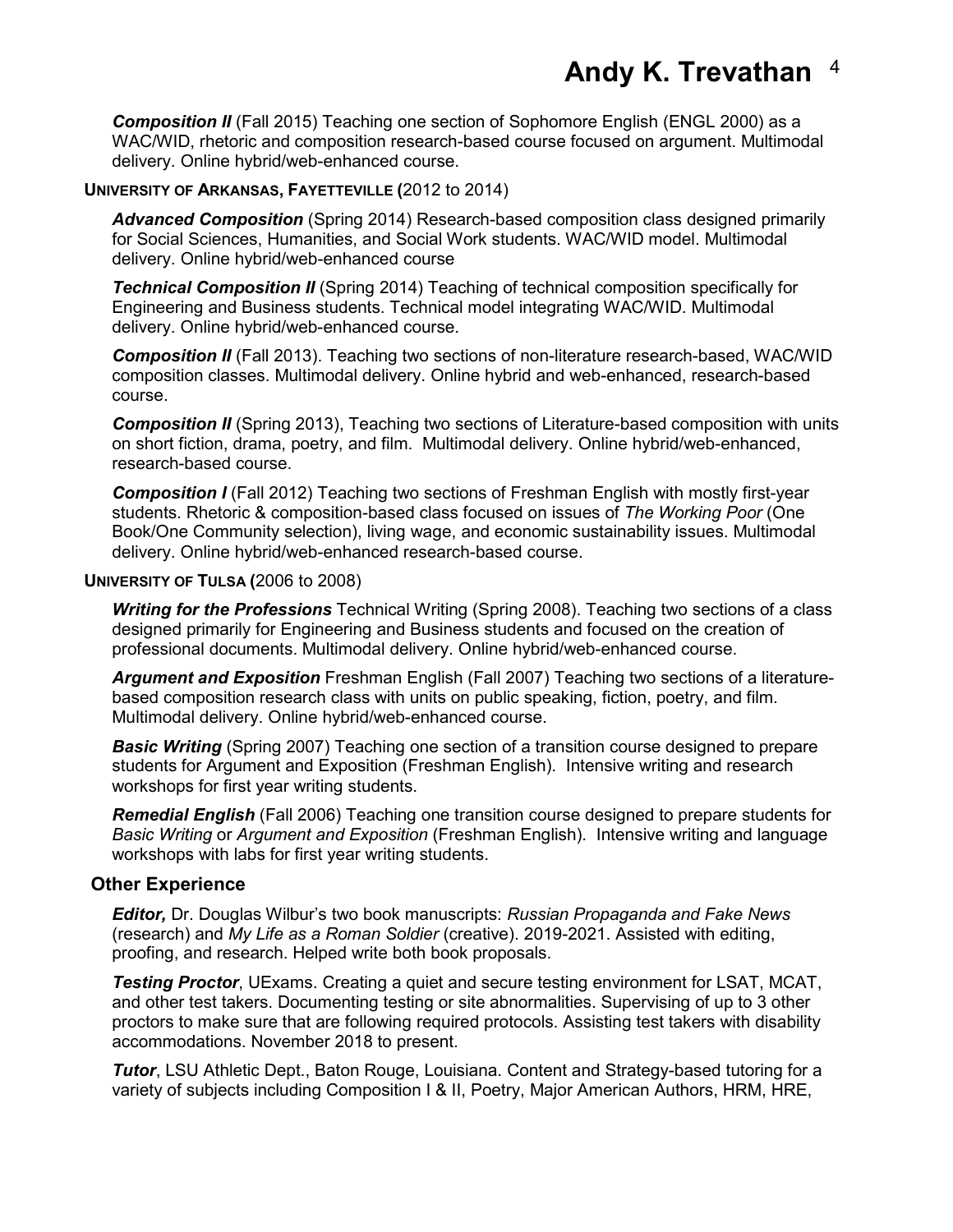Justice, Art History, Kinesiology, etc. September 2015 to 2020. Leadership Studies, Landscape Architecture, Theatre, Sociology, Communications, Criminal

 facilitator and faculty mentor to high school students transitioning to college. *SASP Tutor/Mentor* (Student Athlete Summer Program) LSU Athletic Dept., Baton Rouge, LA. Working with new student athlete recruits to help them acclimate and succeed in the college environment. Tutoring of study skills, research methods, writing for college, and acting as a Summer 2016, 2017, and 2018.

 *Prescriptive Tutor,* Southside I.S.D., San Antonio, Texas. Individual and small group tutoring in scores, language, reading and writing skills. Assisted with AP classes and students. February English and Language Arts for secondary students. Created resources to tie in with STAAR exam. Used Abydos and EOC materials to improve student (including ESL/L2 learners) test 2015 to July 2015.

 **SAT Instructor,** Antonian College Preparatory High School, San Antonio, Texas. Created materials to prepare 11<sup>th</sup> and 12<sup>th</sup> grade secondary students for the SAT exam. Instructed students in essay writing and test-taking framework and strategies. Multimodal delivery.<br>Proctored practice test sessions. September through November 2014. Proctored practice test sessions. September through November 2014.

 fiction, and poetry. Implemented web-enhanced materials. Multimodal delivery. 2014 – 2015. **11th grade English Teacher**, Antonian College Preparatory High School, San Antonio, Texas. Taught English/Language Arts and AP (Advanced Placement) using American Literature, textbook and custom created materials. American literature-based class with units on drama,

 Walton College of Business Writing Center. Online and e-Tutoring, face-to-face (small groups or one-on-one), and hybrid tutoring, created supplemental resources for faculty and resources *Assistant Director and Writing/Communication Tutor*, University of Arkansas – Sam M. for the online writing lab, prepared and executed in-class presentations and college wide workshops. Worked with L2/ESL students on English language, reading, and writing skills. Managed budgetary spreadsheets and other funding and administrative projects. Trained and vetted new tutors January 2014 to May 2014.

 student essays. April 2014. *Reader,* University of Arkansas – Sam M. Walton College of Business. Performing communication (written) assessments as part of the AACSB Review. Reading and evaluation of

 to present. *AP &* **/***TOEFL Rater* Educational Testing Services (ETS), On-site grading of Advanced Placement (AP) essays as a College Board Language and Composition reader. 2014 to present. Plus, online assessment of English language learner (L2) student TOEFL essays. 2013

*Special Collections Graduate Research Assistant,* University of Arkansas, Mullins Library. Cataloguing, curating, documentation and management of the T.C. Duncan Eaves and Ben Kimpel papers regarding their combined Ezra Pound project. Received special permission from the families to work on this unique research project (2011-2013).

 Composition and writing-based classes. Keeping office hours, mentoring of students, creating teaching materials, managing classes with learning management software. August 2012 to May *Graduate Teaching Assistant*, University of Arkansas – English Department. Teaching of 2014.

 including Composition I & II, World Lit I & II, British Lit, Theatre, Sociology, Communications, *Senior Tutor*, University of Arkansas – Athletic Department. Tutored a variety of subjects Criminal Justice, Social Work, Art History, Developmental Reading, Spanish, etc. September 2008 to May 2013.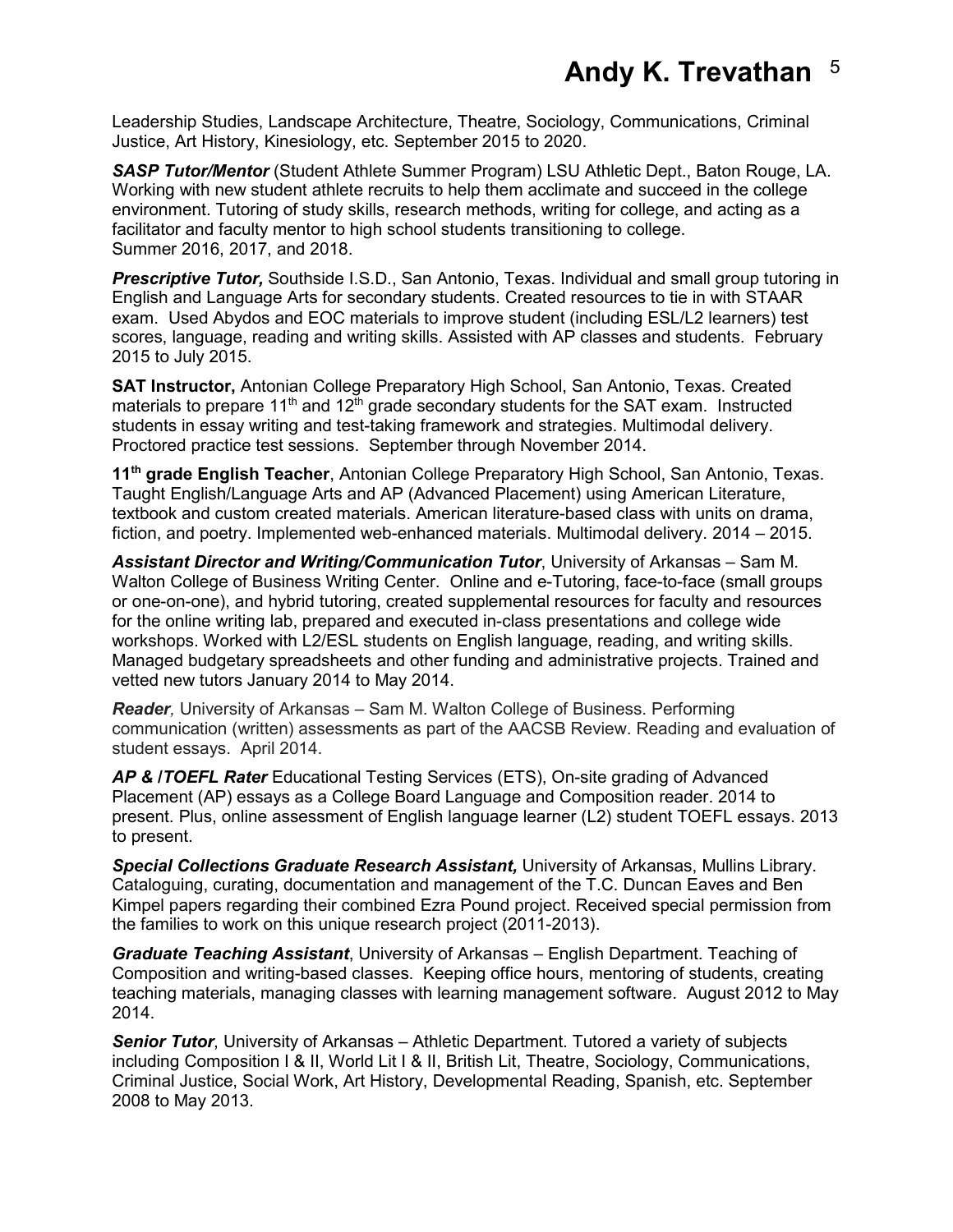capabilities. Providing assistance with remedial writing and language classes, study skills, and mentoring. One-on-one and group assistance. April 2011 to May 2012. *Learning Specialist,* University of Arkansas – Athletic Department, Accelerate program. Working with Division I athletes to help manage class/assignment schedules, increase writing

 from diverse backgrounds including Middle-Eastern, Asian and Spanish-speaking (L2) students *Private (ESL, Writing, and Language) Tutor*, Fayetteville, Arkansas. Working with students on English reading, writing, and language skills. December 2008 to June 2014.

 *Graduate Teaching Assistant*, University of Tulsa – English Department. Teaching of English composition (Argument & Exposition) and technical writing (Writing for the Professions). classes, including developmental and remedial workshops, first year writing, freshman Managing classes with learning management software. August 2006 to May 2008.

 undergraduate students including working with L2/ESL students on English language, reading, *Director, Writing Center, University of Tulsa – English Department*. Tutoring of graduate and and writing skills. Management of tutor schedules, appointments, and reports, as well as all administrative functions for writing center. May 2007 to January 2008.

*Subscriptions Manager and Graduate Research Assistant, Tulsa Studies in Women's Literature* journal, University of Tulsa. Management and integration of subscription database using MS Access; subscription updates; receipt and deposit of subscription checks; mass mailings, proofreader and source-checker for essay and journal articles. August 2006 to May 2008.

*Writing Coach* **and** *Assistant Editor*, Our Lady of the Lake – *The Lakefront* (Student Newspaper). Peer mentor and writing coach working to improve writing and research skills for student writers; proofing and editing of news articles and ad placements; fact-checking research, collaborating on article placement, design, and artwork for publication; submission of files to printer, office duties. September 2003 to May 2004.

#### **Presentations**

- "Seven Spanish Angels at the Altar of the Sun." *Ezra Pound International Conference*, University of Salamanca, Spain. Peer reviewed. June 2019.
- "English for Athletics: Getting & Keeping Interest in the Classroom and Tutoring Session." LSU XLR8 Driving Student Success Conference, LSU Cox Center. April 2018.
- "In through the Out Door": Pound's Poetry and the Political. *Ezra Pound International Conference*, University of Pennsylvania, Philadelphia, PA. Peer reviewed. June 2017.
- "The Mind Fire: A Community Talk." *Hailey Community Center, Hailey, Idaho*. April 2016.
- "Pound's Poetry and the Political." *American Literature after 1900 Conference*. Louisville, Kentucky. Peer reviewed. February 2016.
- Kentucky. Peer reviewed. February 2016. "Teaching Ezra Pound's Green World in a Red State." *Ezra Pound International Conference*, Brunnenburg, Dorf Tirol, Italy. Peer reviewed. July 2015.
- "The Global Horizon of Poetry in the 21st Century: A Pedagogy in Peril." *College English Association Conference*, Baltimore, Maryland. Peer reviewed. March 2014.
- "We Are What We Eat: How Autobiography, Food Blogs, and Ethnography Coalesce for a Positive Classroom Experience." 8<sup>th</sup> Interdisciplinary Conference on Food Representation in the Arts, UTSA, San Antonio, Texas. Peer reviewed. February 2014.
- "The Globalization of Poetry in the 21st Century." *Liberal Arts International Conference*, Texas A&M-Qatar. Peer reviewed. January 2014.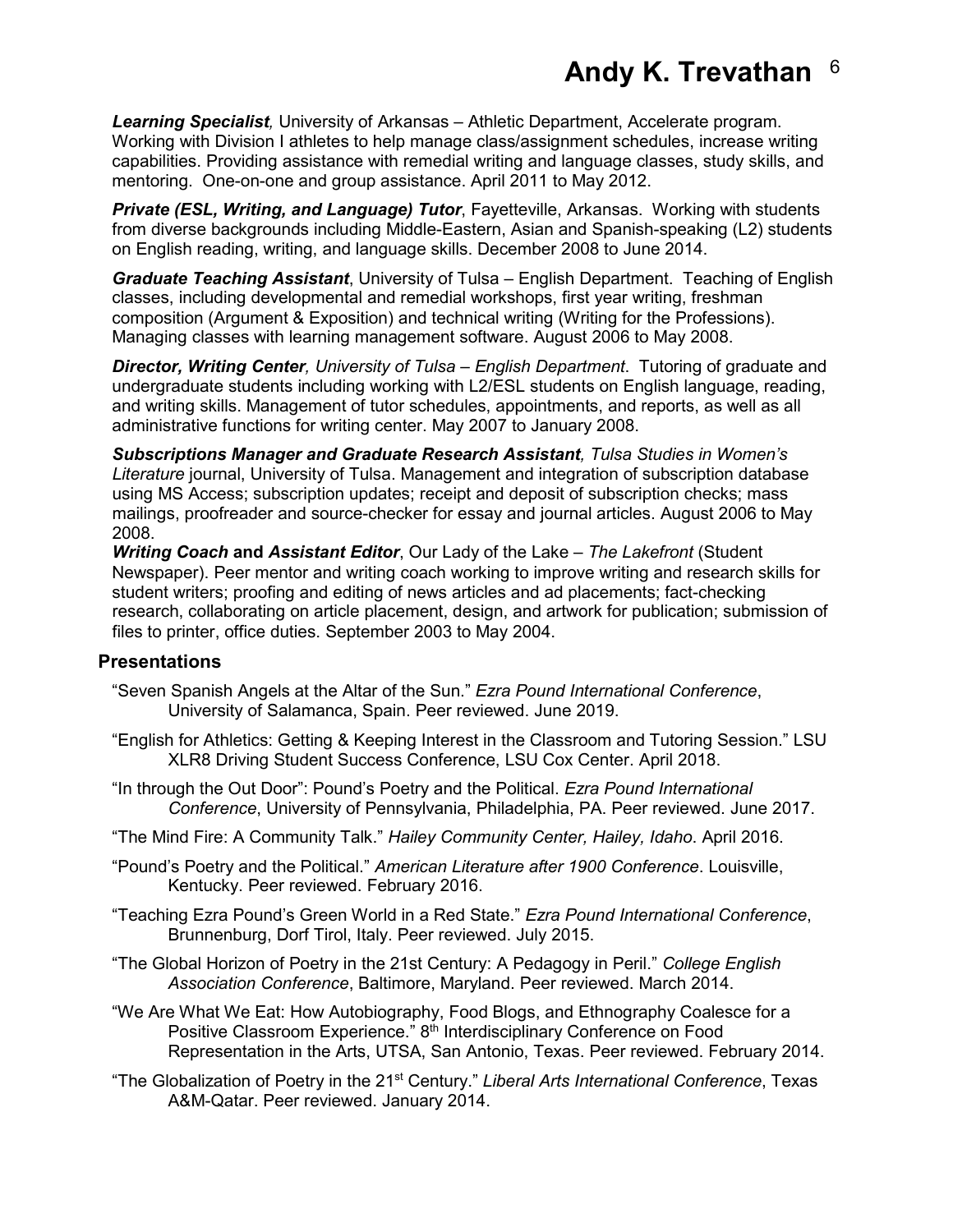- "Ezra Pound: At Home/In Exile." *Ezra Pound International Conference*, Trinity College Dublin, Ireland. Peer reviewed. July 2013.
- *English Association Conference*, Savannah, Georgia. Peer reviewed. April 2013. "The Nature of English and Athletics: Getting More Out of Your Student Athletes." *College*
- *Conference*, University College London, England. Peer reviewed. July 2011. "Works of Art Beget Works of Art: Pound, Yeats, and Imagism." *Ezra Pound International*
- "Un-dumbing Ourselves and Our Children: The Anti-Children's Films of Tim Burton." *University of Tulsa*. Peer reviewed. October 2010.
- "What Thou Love'st Well: The Women in Pound's Life." *Ezra Pound International Conference*, Centro Studi Americani, Rome, Italy. Peer reviewed. June 2009.
- "The Gynomyth and the Female Hero's Journey." *Louisiana Conference in Language, Literature and Culture at LSU*, Baton Rouge, Louisiana. Peer reviewed. February 2008.
- Reviewed. September 2007. "Maiden, Mother, Crone: Sethe as Chthonic Heroine and Example of Gynomyth." *Choices Women Make Conference*, University of South Dakota, Vermillion, South Dakota. Peer
- "Projecting Public Femininities." *National Women's Studies Association Conference*, Saint Charles, Illinois. Peer reviewed. June 2007.
- "Darkness, Death, Madness, and Men: Subverting the Taboo in Angela Carter." McNair Scholar National Research Conference. Pennsylvania State University. Peer reviewed. February 2005.

#### **Publications**

- *P*o*und and Women (by Women): An Edited Collection.* Ed. Andy Trevathan. New York: New Directions Press, 2021. Print. (pending)
- *Listen to EDM! Exploring a Musical Genre. Santa Barbara:* ABC-CLIO, Greenwood Press, 2021. (pending)
- "Teaching Pound in a Red State." *Ezra Pound and the Green World*. Eds. Walter Baumann and Caterina Ricciardi. New York: AMS Press, 2020.
- Richard Bullock, Michal Brody, Francine Weinberg. New York: W. W. Norton, 2017. *The Little Bengal Handbook, 3rd Edition*. LSU Content collaboratively written by Jimmy Butts, Vicki Davis, Ali Mullin, Nolde Alexius, Judy Kahn, Andy Trevathan, and Eric Schmitt. Ed.
- Preda, 2016. "Henri Gaudier-Brzeska and Ezra Pound: An Art-full Relationship." *Make It New*, ed. Roxana
- "Nomina Sunt Consequentia Rerum: A Review of David Ten Eyck's 'Evaluating the Status of Ezra Pound's *Selected Cantos.'" Ezra Pound Society Newsletter.* January 2015*.*
- "The Globalization of Poetry in the 21st Century." *Going Global: Critical Perspectives on Multiculturalism, Globalization, and Education*. ed. Leslie Seawright, Ph.D. Cambridge, UK: Cambridge University Press. 148 – 153. November 2014.
- "Ezra Pound." *Encyclopedia of the 1940s*. Greenwood Publishing. 2011.
- "Seamus Heaney: District and Circle." *Critical Survey of Poetry, 4th edition*. Salem Press. 2010.
- Various Book Reviews as Book Review Editor for *Dead Reckonings: An Academic Journal of Horror and Supernatural Literature*. 2006 to 2013.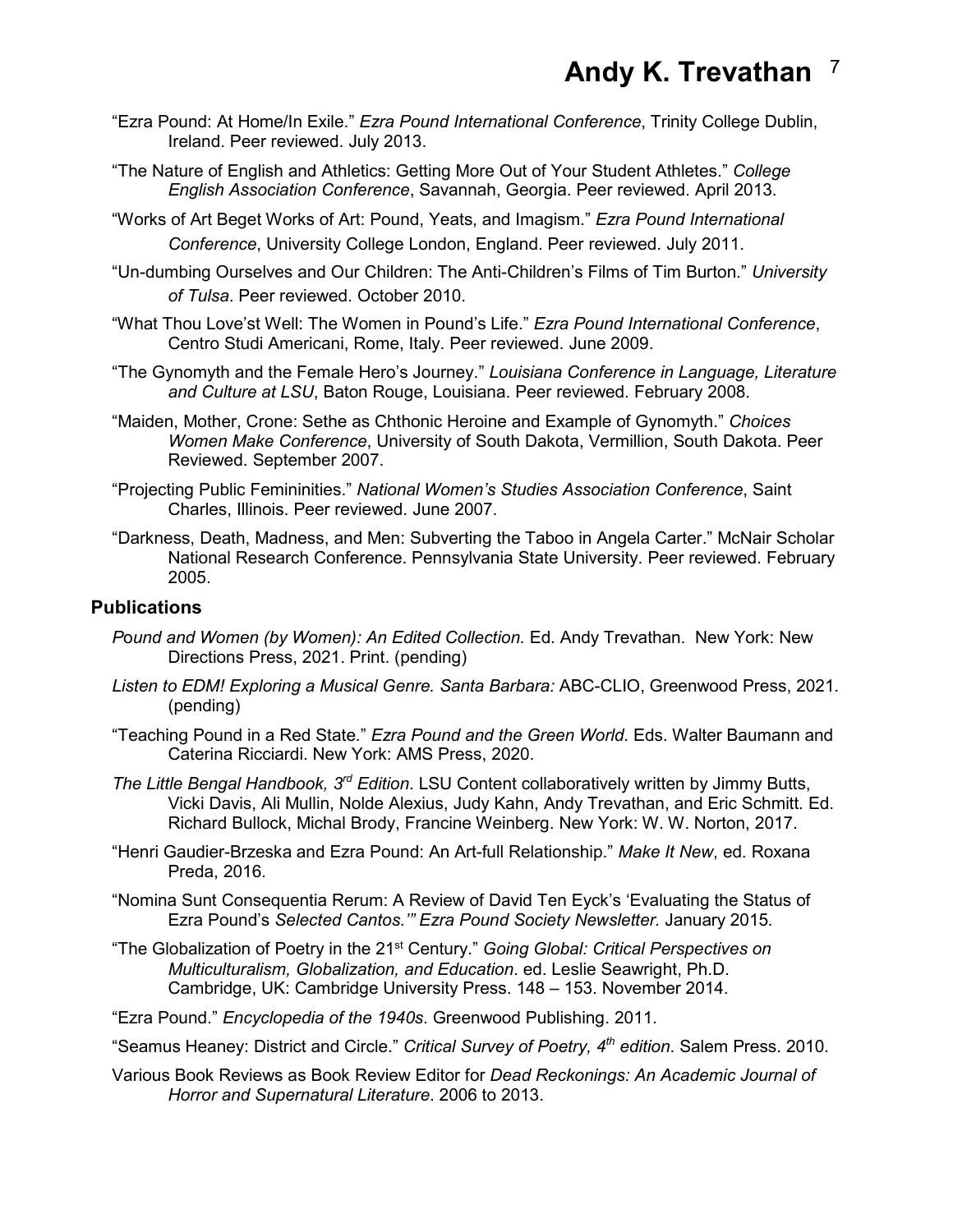"Sir Thomas Mallory and *Le Morte de Arthur*." *Supernatural Literature of the World*. Greenwood Publishing. 2006.

#### **Guest Lectures/Speaking Engagements**

- "The Mind-Fire: Increasing Literacy and Writing Skills Using Creativity and Critical Thinking." A  Keynote Address for *10th Annual Passports and Passages: a Symposium on Literacy and Writing for High School and College English Teachers*. University of Idaho, Hailey. April 2016.
- *Graduate Student Workshop*, Lissette Swydky, instructor. University of Arkansas, "Interviewing and Job Materials for Teaching and other Academic Positions." for *MFA/PhD*  Fayetteville. September 2015 and September 2020.
- Kerrville, Texas. January 2015. "Poetry and the Political: Using Poetry to Teach First Year Composition." Schreiner University,
- "Writing for Human Capital and Human Resource Management Classes." for *Walton College of Business*. April 2014.
- "*Nights at the Circus* and other works by Angela Carter." for *New Weird Fantasy course*, Sandy Rankin, instructor. University of Arkansas, Fayetteville. March 2013.
- "What to Expect from Your Student Athletes." *Teaching Composition Workshop*, The University of Arkansas Program in Rhetoric and Composition. October 2012.
- "What Being a McNair Scholar Really Means." *McNair Scholars' Annual Luncheon,* Our Lady of the Lake University, San Antonio, Texas. May 2011.
- "Ezra Pound." for *Poets Northwest*, Springdale, Arkansas. October 2010.
- "Poetry Workshop." *Siloam Springs Writers Workshop* at Siloam Springs Senior Citizens Center, Siloam Springs, Arkansas. September 2009.
- "Mina Loy." *Poets Northwest*, Springdale Arkansas. February 2009.
- Our Lady of the Lake University, San Antonio, Texas. 2006. "A Bug's Life: Kafka's Metamorphosis" *Literature survey course*, Dr. Robert Gibbons, Professor.

#### **Service, Professional Development, and Volunteer Activities**

LGBTQ+ Caucus Advocacy Committee, LSU. August 2021 to present.

Pod Leader, LSU UWP Assessment. August 2021 to present.

Diversity Committee, English Department, LSU. August 2018 to present

Moderator, *Ezra Pound International Conference*, Salamanca, Spain. Peer reviewed. June 2019.

Tutor of the Month, LSU Cox Academic Center for Student Athletes (ACSA). May 2018

Writing Center Committee, English Department, LSU Baton Rouge. May 2018 to August 2019.

Assessment Committee, English Department, LSU. August 2018 to August 2019.

Greater Baton Rouge Literacy Coalition, Baton Rouge. November 2018 to present.

Events and Workshops Committee (Chair), LSU Baton Rouge. August 2018 to August 2019.

Safe Zone Training, LSU Office of Diversity and Multicultural Affairs, 2018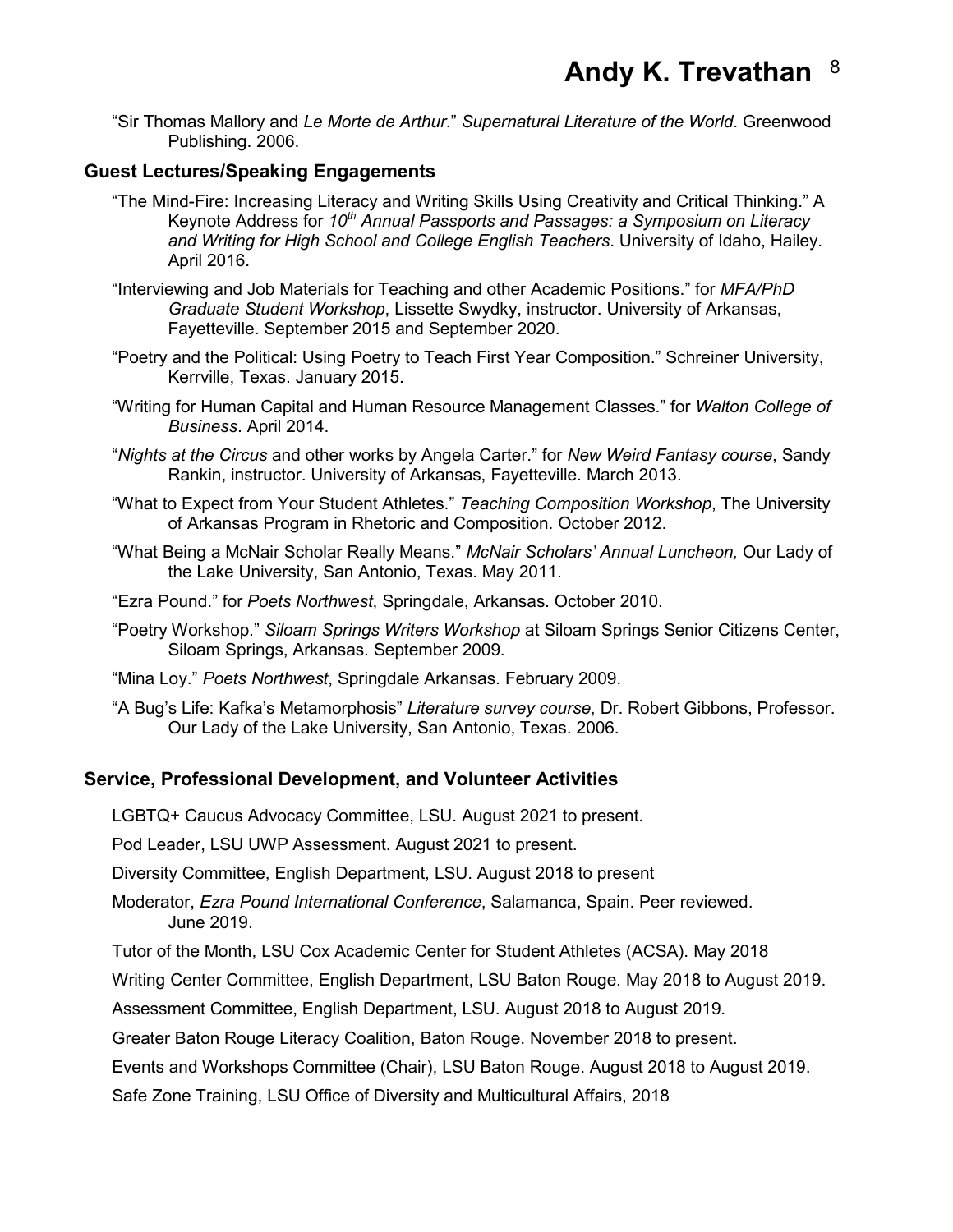- Adviser and Recommender for McNair Scholar, student: Joseph Park. LSU Baton Rouge. May 2018 to present.
- Adviser and Recommender for McNair Scholar, student: Eunice Koomson. LSU Baton Rouge. May 2017 to present.
- Faculty Development Committee, English Department, LSU Baton Rouge. August 2016 to August 2018.
- Faculty Technology Committee, English Department, Louisiana State University (LSU), Baton Rouge. August 2015 to present.
- Instructor and Mentor for Agricultural Residential College (ARC) students, Agriculture Department, LSU, Baton Rouge. August to May 2015; August to May 2016.
- Technology Assistant, *Ezra Pound International Conference*, Brunnenburg, Italy. July 2015.
- Visiting Scholar, Trinity University, San Antonio, Texas. November 2014 to December 2015.
- Faculty Adviser, St. Francis Animal Society at *Antonian College Preparatory High School*. 2014 to 2015.
- Moderator, *College English Association Conference*, Baltimore, Maryland. Peer reviewed. March 2014.
- Adopt-A-Classroom, Teaching Partnership with Alternative Learning Center, Springdale, Arkansas Independent School District. August 2013 to present.
- Visiting Research Scholar, "Modernist Journals Project" fellowship, Trinity College Dublin, Ireland. June-July 2013.
- Safe Zone Training, University of Arkansas. 2012.
- Volunteer Legal Liaison at Northwest Arkansas Women's Shelter. Worked with shelter residents to find appropriate legal representation. 2011 to 2012.
- Medical Literacy Initiative, *Community Health Clinic, St. Francis House NWA*, Springdale, Arkansas. Worked to improve clinic workers' medical literacy skills. 2011 to 2012.
- Preparing for the Professoriate certificate, University of Arkansas. 2012
- Volunteer Literacy Specialist at Northwest Arkansas Women's Shelter. Worked to improve shelter resident literacy and English speaking/reading skills. 2009 to 2011.
- Poetry and Translation Program, Ezra Pound Centre for Literature, Brunnenburg, Italy. University of New Orleans. 2008.

McNair Scholar, Our Lady of the Lake University, San Antonio, Texas. 2005 and 2006.

#### **Affiliations/Memberships**

2013 to present. 2008 to present.

**National Council of Teachers of English National Women's Studies Association**  (NCTE), 2013 to present. (NWSA), 2007 to present.

**College English Association (CEA), 2011** to present. 2006 to present.

**Modern Language Association** (MLA), **Ezra Pound International Society (EPIS),** 

**Modernist Studies Association (MSA),**